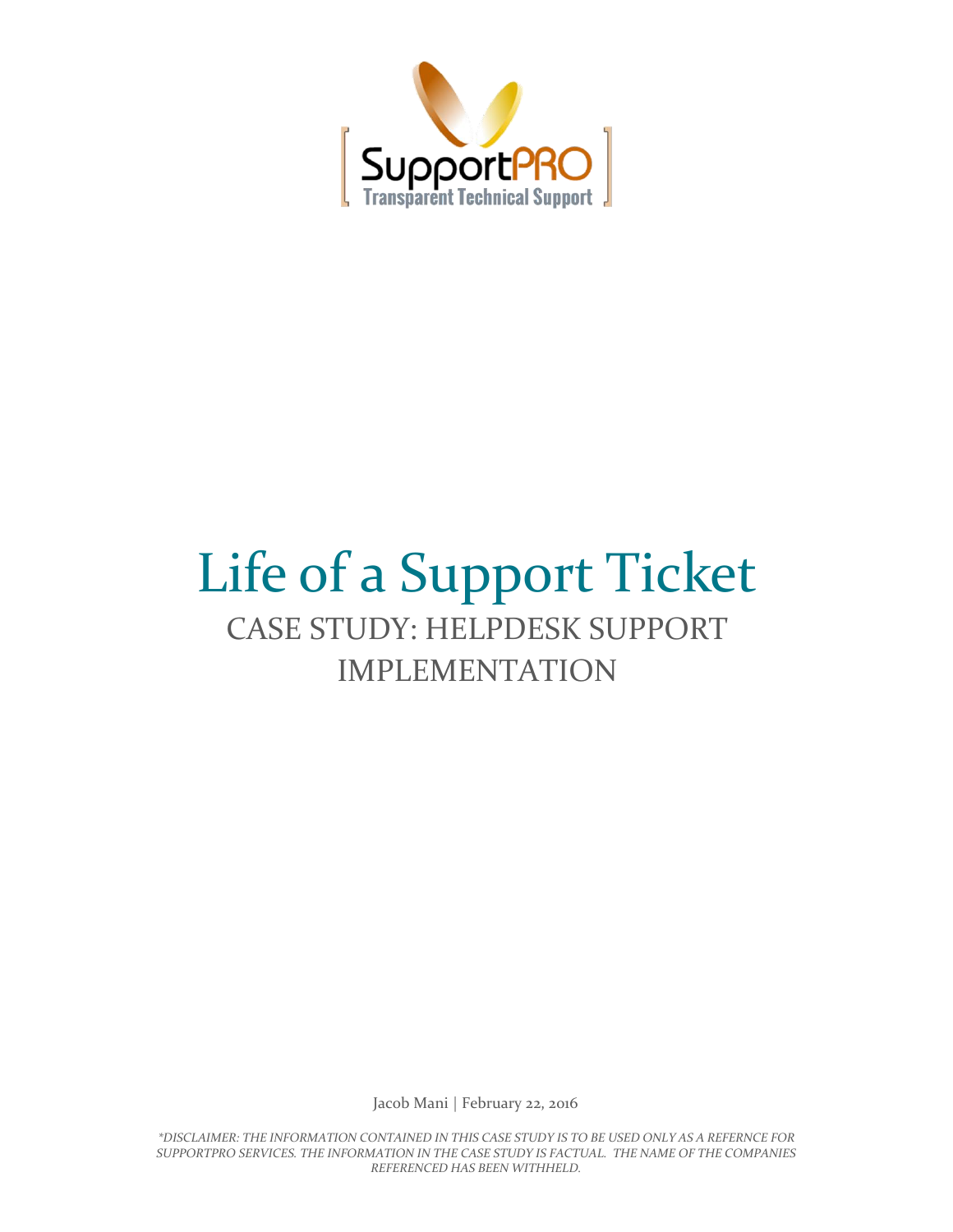

## **Overview**

Over the past 11 years, SupportPRO has been working with numerous Web Hosting companies to provide a seamless ticket support experience for their customers. The companies range from startups to majors in the Web Hosting Industry.

The essence of the SupportPRO business model has been to help Web Hosting companies provide white-labelled support, serving as a strong pillar in their day-to-day operations.

In this case-study, we are not talking about just one company, but about numerous companies and how they were able to strike the right cord with our Helpdesk Plan and bring about a huge difference in their business.

# Problem

Spend one day at the Trade Floor of NYSE and you will see how every moment during the Trade Hours are worth millions of dollars. Trade in & out, the shouting on the floor and the speculations related to the highest trading stocks. Now, the certainty of preparing the trade hours to have no disruptions, the system has a robust architecture, enabling the support engineers to work on high priority support tickets without disrupting live transactions. These systems are managed by trained and experienced engineers who are highly paid. For a web hosting company with a customer base of around 100 and a ticket count of around 10/day, the operations are quite simple for a twomember based team to provide support. The problem here is the two-member team can't cover the desk for 24 hours with 8 hour shifts. One more resource is required to cover it, but the fact is the web hosting companies can't afford to pay the 3<sup>rd</sup> member. That holds the growth engine of the company.

Next, we'll look another company with over 1000 paying customers and a ticket count of more than 50/day. The average time taken to respond to a ticket and the average time to resolve a ticket is directly proportionate to the number of resource persons sitting on the desk. Having more resources would be operationally burning out the company's cash-flow aggressively, which is the biggest problem for web hosting companies, be it small or large. Even if there are enough resources put into the support desk, retaining the resources is a challenge faced by web hosting companies, as most of the resources do not choose resolving support tickets as their passion. Mostly, they take up this job as part-time in countries like Australia, USA & parts of Europe. Hence, knowledge is lost when a support staff leaves.



Such a discrepancy creates a void, which needs to be filled in. This is where the Outsourced Technical Support was born and companies were born to tap the new market. This was before the dot com bubble and there was a wave around how people showed interest towards the Internet and how it could change mankind.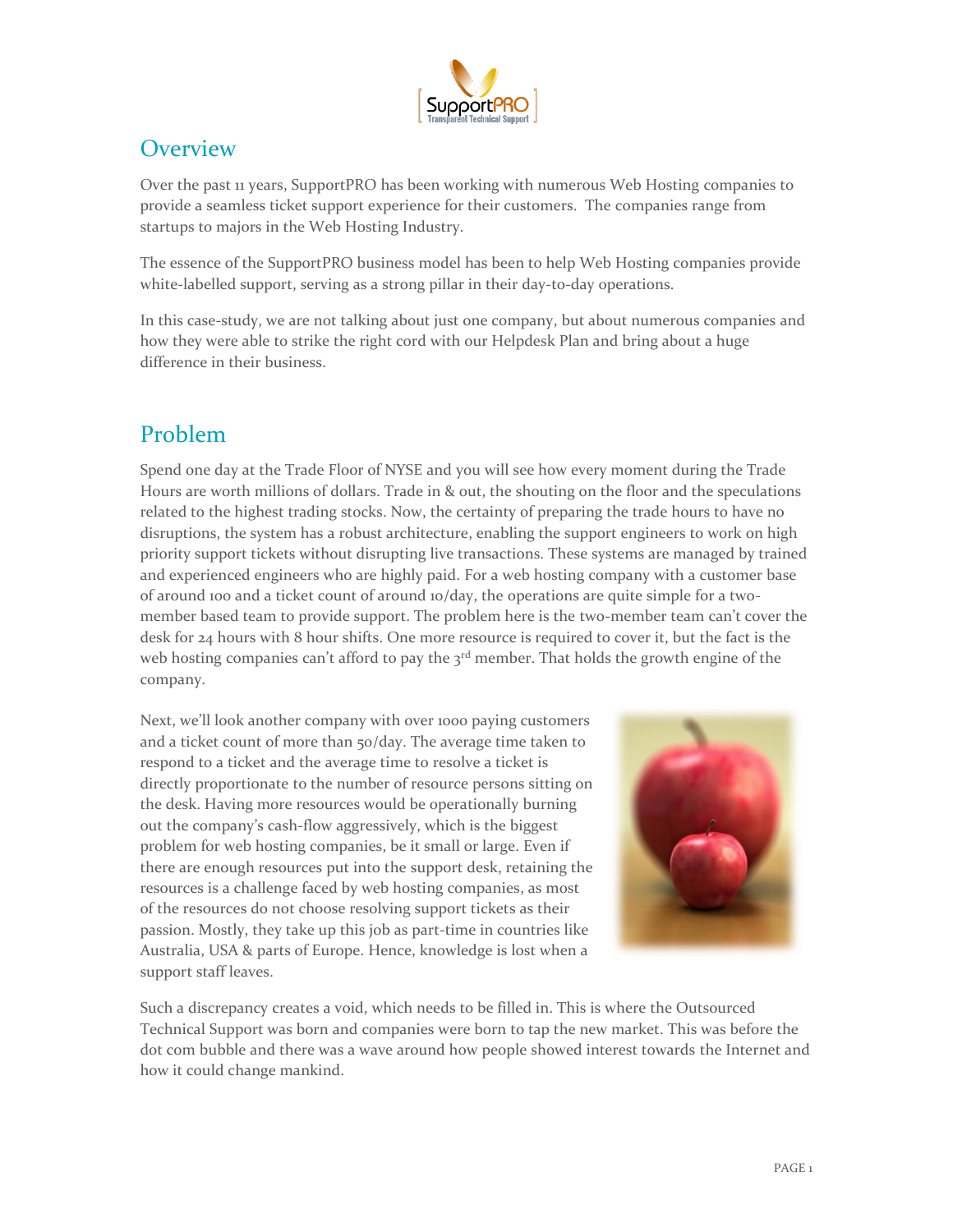

The problem during this phase was that fresh companies came into existence and everyone experimented to find a sustained business model with a variety of offerings, designed to create as much value as possible. Over time, many companies ceased operations and shut down due to cash crunch, while the smart ones are still in business.

SupportPRO is one of those companies that has ridden this wave and has a matured process to proactively provide ticket based support, operating under international standards.

# Solution Provided by SupportPRO – Helpdesk Support Plan

Knowledge about the industry is the primary advantage that SupportPRO holds when the tech is resolving any ticket. We offer a wide range of plans suited for any type of web hosting company. The plans are based on criteria like per ticket or per domain; moreover, the plans are priced at rates affordable to Web Hosting Companies. The pricing was finalized after taking a survey amongst Web Hosting Companies to understand, in general, their revenue model and how our pricing can help them in the long term as well.

We believe in effective pricing & value based service and that's our secret sauce, which has maintained our uncompromising fight to be the leaders in the industry.

Our main focus while training our bunch of engineers on effectively handling helpdesk clients has always been on emphasizing understanding the root cause behind every ticket. When you are able to find the root cause, resolving the ticket becomes simpler. Usually hit and miss was an experiment used by techs to resolve tickets, but that was time consuming, erroneous and after all, a ticket is raised by a customer because he is not happy with what's happening. This hit and miss was and is always a big failure. Our curriculum in training the techs covers understanding the root cause, resolving the ticket by direct efforts, communicating effectively with the customer and ensuring the ticket is resolved properly.



Effective communication is a key point in effectively delivering a positive value about the service and hence communication has been given top priority. The problem usually faced by customers is they don't follow on the technical aspects of the ticket much and it gets quite tough while handling customers with mediocre knowledge. To overcome this problem, in our training, we have provided live demonstrations on how to communicate with customers coming from different backgrounds. We ensure that the techs adapt a precise outlook of the customer with whom they are talking.